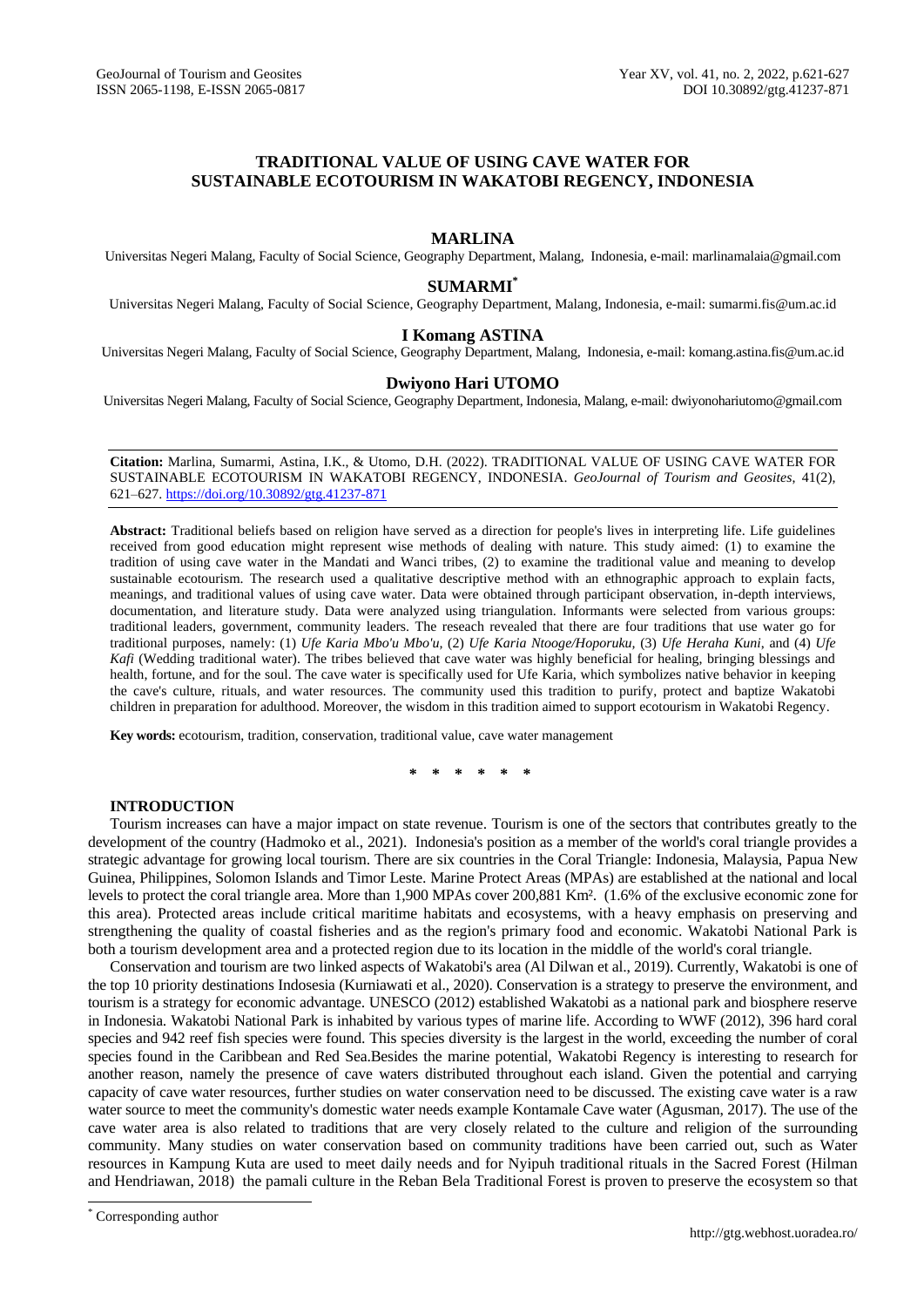water resources can be well maintained; local wisdom from the pamali culture has succeeded in maintaining the sustainability of forests and water resources in Lenek Daya Village (Reza and Hidayati, 2017).

Another example is the Beelah Blumbang Tradition on Mount Ungaran, which functions to protect water resources (Wiyatasari and Lathifah, 2019). In Wakatobi, the tradition that is carried out on a large scale is the Karia Tradition. Karia is a tradition carried out by the local community to fulfill the religious requirements of each child based on customary values (Mobiarto, 2019). The Wanci and Liya tribes believe that maintaining the Karia tradition is in accordance with Islamic values. Based on research it is known the Wanci and Mandati tribes carry out a long procession that can last up to three days. The Wakatobi people view this practice as a unique cultural identity as well as a religious identity.

The fact that the researchers found that the Karia tradition is currently the cultural identity of the local community with the main process of the Karia tradition is Hoporuku, namely preparing bathing water taken from the Lesa'a cave and the Lia Bete cave taken based on customary provisions, being the main impetus for this research. The method of utilizing cave water for traditional purposes illustrates the environmental care behavior of the community in utilizing natural resources so that the preservation of the cave water area can be maintained. In addition, the transfer of area functions based on traditional values will support ecotourism in Wakatobi Regency.

### **LITERATURE REVIEW**

Ecotourism is a presentation of natural and cultural attractions which emphasize teaching and education, not only as a business trip package from one area to another. Therefore, the main goal of ecotourism is to improve the local economy and sustainability. Hijriati and Mardiana (2015) revealed that ecotourism is a tourism trip responsible for environmental sustainability and the welfare of the local community. Ecotourism is a tourism practice that prioritizes sustainability and aims to provide economic benefit for the environment (Purnomo et al., 2020). Sustainable Tourism should therefore be carefully designed to benefit the local community, respect the local culture, and protect t he natural resources (Joseph et al., 2021). Aulia and Dharmawan (2010) stated that tourism is an economic sector that needs more attention to be developed.

Discussions about ecotourism have begun to develop in recent years. The concept has main characteristics, namely, (1) nature-based ecotourism, (2) learning and education-centered experiences, and (3) ecotourism projects must prioritize environmental sustainability, nature-based social interaction (Walter, 2013). The composition of ecotourism products generally offers the potential of nature and community culture. Culture influences the management of tourism (Waridin and Astawa, 2021). Natural Heritage (Natural Heritage) and Cultural Heritage (Cultural Heritage) makes an area of economical and strategic value for trade and tourism (Sukmawan et al., 2021). Conservation and sustainability are referred to as the main characteristics of ecotourism. Confirms Mattiro (2021) ecotourism cannot be separated by conservation.

Ecotourism qualities such as socio-culture, community traditions, environmental potential, history, and local economics are needed to accomplish ecotourism objectives. Haryanto (2014) stated that culture, history, and nature are the main characteristics of the ecotourism development model. Education is a critical component of ecotourism and can be accomplished by explaining the local community's culture. The process of interpreting cultural values and local wisdom is believed to support ecotourism management (Marlina et al., 2020). Local wisdom is a manifestation of human wisdom toward nature. Local wisdom is a form of environmental wisdom passed down through generations in a particular location or area (Sumarmi et al., 2020). Local wisdom can take the form of community traditions. Tradition is defined as the community's customs, habits, and culture in which there are good values that reflect the community's behavior in action. The interaction with the environment is influenced by local wisdom in certain area. The tradition's values include not only social and religious life but also human wisdom in relation to nature, such as forest conservation based on the norms given down by previous generations for the wellbeing of life (Sahlan, 2012). Water conservation is accomplished through tradition as a way of expressing gratitude to God Almighty for the blessings of water that have been given upon and passed down from generation to generation (Sudarmadji et al., 2017). Community traditions can be carried out because of a strong belief system and religion that is strengthened by the support of community culture. Local wisdom based on religious values can transfer the nation values as a heritage. This study aimed to cover the traditional values in using cave water resources for sustainable ecotourism management in Wakatobi Regency. Wakatobi Regency, as one of Indonesia's primary tourism destinations, is aggressively optimizing tourism development. Development cannot be based on marine potential without considering the potential of other potentials, particularly the distribution of cave water that the community uses. Sumarmi, 2018 emphasized that the water source must be preserved. The community has used the cave's water resources to fulfill daily needs such as washing, drinking water, and public bathing areas. Moreover, the cave is used for traditional purposes, such as *ufe karia/ufe mbansa*. Implementing *ufe karia/ufe mbansa* is needed to maximize the ecotourism purposes.

#### **METHOD**

This study used a qualitative approach with ethnographic methods to explain the traditional values in using cave water for Watakobi tribes. Spradley (2007) stated that the ethnographic method is used to describe a culture. According to Bronislaw Malinowski (Spradley, 2007), ethnography's objective is to understand the locals' point of view, their relationship to life, and to gain their perspective on the world. This study uses ethnographic methods to explain the facts, meanings, and values of the *Ufe Karia* tradition in traditional processions and the behavior of local tribes.

The tradition was carried out by the Wanci and Mandati tribes in the Wakatobi regency. The ethnographic method used in this study refers to Spradley (2007), known as a step-by-step analysis, in which analysis begins with data collection and continues gradually until the study's finish. The researcher determines the end of the research entirely since ideal research results cannot accurately reflect the culture in the research region as a whole and complete.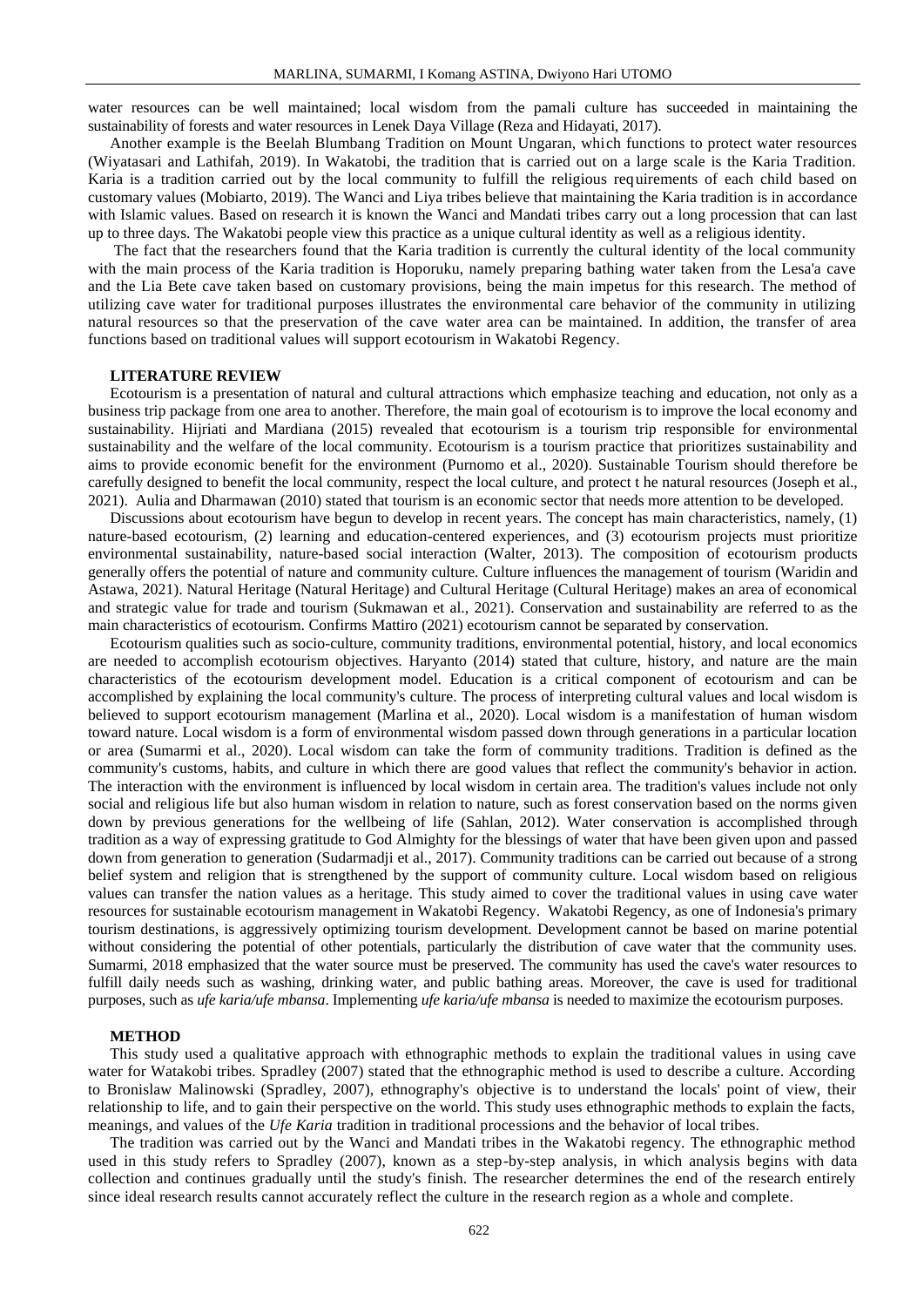

Figure 1. Map of Research Locations (Distribution of Cave Water in Wangi-Wangi Island)

This research was conducted in 10 cave water points in strategic urban areas in 2 sub-districts: Wangi-Wangi District and Wangi-Wangi Selatan District. Wangi-Wangi Island is located at an altitude of 0-200 meters above sea level, with a relatively flat land surface. Wangi-Wangi Island is a low-lying coastal area with an altitude of 0-200 meters above sea level. The land use of Wangi-Wangi Island is quite varied, consisting of shrubs, forests, airport areas, gardens, mangroves, grasslands, settlements, and fields. The following is a map of the research location (BPS, 2020).

Data sources in this study included oral data sources and written data sources. Oral data were obtained from actors in the tradition of using cave water, while the written data were obtained from documents owned by the government in the research area. Oral data was collected from actors involved in the tradition of cave water use, while written data was collected through government records in the research area. The informants consisted of various groups, namely the government, community, and traditional leaders with in-depth knowledge of the tradition. The informants included representatives from various sectors, including the government, the community, and traditional leaders with extensive understanding of the tradition. Spradley (2007) identified five minimum requirements for selecting informants: the informant has an extensive understanding of the tradition; directly involved in the cultural events under study; know in detail about the cultural atmosphere; have sufficient time to participate in research; be able to describe events in a scientific manner.

### **RESULTS AND DISCUSSION**

### **A. Cave water and traditional tradition**

Each group uses natural resources differently; some use them traditionally, while others use technology to support their daily needs, including religious requirements and traditions. Individuals can use the potential of nature in a variety of ways to contribute to the community's socio-economic wellbeing. Economic activities by individuals can develop adaptation patterns to the environment (Marlina et al., 2021). The research results found that several traditions were related to cave water in Wakatobi Regency, Indonesia. This study was conducted on two tribe groups: Wanci and Mandati tribes in Wangi-Wangi Island, Wakatobi Regency. Each tribe uses the water surrounding caves to fill the traditional processions. The Wanci tribe used the Lesa'a cave water, while the Mandati tribe used the Lia Bete cave water.

| N <sub>o</sub> | <b>The Water Needs</b>                                                     | <b>Needs and Objectives</b>                                                     | <b>Description</b>                                                                                                                                                                                                                                 |  |
|----------------|----------------------------------------------------------------------------|---------------------------------------------------------------------------------|----------------------------------------------------------------------------------------------------------------------------------------------------------------------------------------------------------------------------------------------------|--|
|                | Ufe Karia Mbo'u Mbo'u<br>1 (Small Karia traditional<br>process)            | Traditional leaders bathe girls<br>between the ages of 2 and 5 years.           | Generally, it is done for girls at the age of 3 because toddlers<br>are incapable of comprehending all of the traditional<br>processions. The objective is to avoid <i>Ambanga</i> (public<br>humiliation) and <i>Paganda</i> (telling to others). |  |
|                | $\frac{1}{2}$ Ufe Karia Ntooge/Hoporuku<br>(Big Karia traditional process) | Traditional leaders bathe boys and girls<br>between the ages of 5 and 12 years. | The procession at this point is critical because the child has<br>been recognized as a Muslim.                                                                                                                                                     |  |
|                | <b>3</b> Ufe Heraha Kuni                                                   | Traditional elders bathe girls who<br>have had menstruation.                    | The procession at this stage aims to explain the girls who<br>experienced the menstruation process using turmeric (Kuni).                                                                                                                          |  |
|                | $\frac{1}{4}$ Ufe Kafi (Wedding<br>traditional process)                    | Traditional leaders bathe the prospective                                       | The traditional leader bathes the bride and groom before the<br>bride and groom before the wedding day. Wedding day to purify and prepare them for life in a household.                                                                            |  |

Table 1. Use of cave water for traditional processions (Source: of research, 2021)

The use of cave water is carried out to fulfill various mandatory requirements for the tradition. The study found four mandatory traditions that use cave water: (1) *Ufe Karia Mbo'u Mbo'u*, (2) *Ufe Karia Ntooge/Hoporuku*, (3) *Ufe Heraha*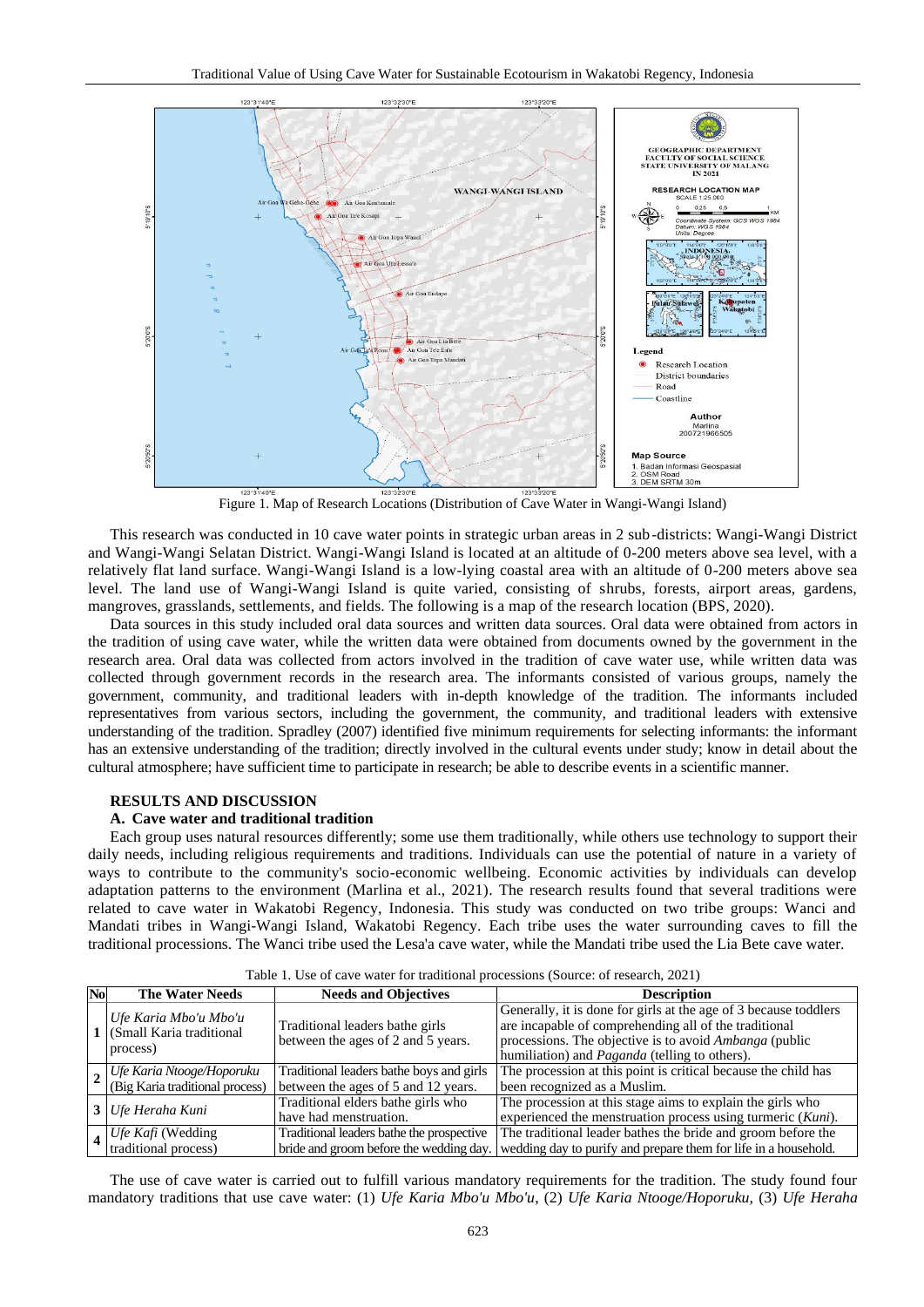*Kuni*, and (4) *Ufe Kafi* (wedding tradition). There are no notable changes in the use of cave water for Wanci and Mandati tribes, but the only distinction is that the traditional procession is prepared and commanded. The Karia tradition is still carried out by the community every year. The use of cave water for traditional processions is shown in the following Table 1.

The use of cave water in Ufe karia is defined as a tradition procession to baptize young children based on Islamic values. This procession was carried out in the months of Shawwal, Zulhijah, Safar, and Sa'ban in the Hijri year (Islamic Year). Using cave water was the initial event of the procession series that needed to follow. Local people are called *Ufe* (water) and *Karia* (baptize). Table 1 shows four traditional events that used cave water for blessing. The complete implementation of Karia is given to a young girl three times: a toddler (2-5 years old), teenager (5-12 years old), and after having the first menstruation. Meanwhile, a young boy only performed *Karia Nto'oge/Hoporuku* procession at 5-12 years old. The procession served as a symbol that the child was ready to grow up. An interview with the traditional leader stated: *"Suru tokaria'e na ana mbou'u fofine mina karia mbou'o mbou'o apa no karia nto'oge, daimo no dahani ngkaramano kua no tooge mo, no dahani emo na jao kene leama, no dahani emo na pake leama fana diajara ako nu nabi ke rasul, fana ajara ako nu mansuana, kene fanaumpa nu ajara agama ako no salama di junia kene akherati"* (Interview with Traditional Leaders, 2021). "*The main reason that a girl must participate in Karia from childhood to adulthood is to know responsibility as an adult, know the difference between good and bad, know to behave probability based on Islamic values to live safely*." (Interview with Traditional Leaders, 2021).

The procession expected that every child could behave according to religious values, following the local norms to live safely. Each Karia Process is closely related to Islamic values. Karia tradition has meaning: 1) commemorating the process of mass conversion to Islam, 2) the life-span of an individual towards maturity, 3) restore community harmony by maintaining contact with relatives and family.

#### **B. Traditional procession in using cave water**

The use of cave water for various traditional purposes, especially the Karia Tradition, passes through three stages as follows: 1. Preparation Stage

Before carrying out the Karia traditional ceremony, a meeting is held between traditional leaders, religious leaders, local government, and community leaders. The meeting is held in *Sombonga/Hu'u*, the community leader house who considered economically capable of custom with the royal title "*Ode*" to lead the implementation of customs. The meeting discussed the requirements of ceremonies, date and place, and costs needed for the ceremonies.



Figure 2. The preparation stage for the Karia Tradition (Source: of research, 2021)

Additionally, the parents of Karia participants needed to provide *Kamondo* (preparation) and are ready to do *Paapadangku* (banging the head on a coconut). The *Kamondo* (preparations) must provide: 1) 8 chicken eggs for the children from Ode (royal families) and 4 chicken eggs for the children from Mbaradika (ordinary families), then stored on a white plate containing plenty of rice, 2) 80,000 rupiah in coins for each participant, 3) 4 pieces of corn, 4) 1 coconut wrapped with cotton yarn, 5) 3, 5, to 7 betel nuts, 6) Lifo (various types of traditional food), and 7) Toba and some money in a plate. The most important requirement in this stage is *Ufe Karia* from the cave water. In Mandati tribe, the water from Lia Bete cave is taken by a child with criteria: 1) boys or girls, 2) physically and mentally healthy, and 3) have a complete family. The water was taken secretly (Kanalako/Impi). The process including: 1) prepare the dish in a piece of betel leaf equipped with gambier, tobacco, lime, and areca nut placed on a banana leaf as a plate, 2) place the dish on a rock around the cave water, 3) after the water is filled then the child brings water to the Karia procession is carried out. Some taboo said to bring the water quietly and do not answer any questions. The interview with the traditional leader stated: *"Ara to impi te ufe, to bafa emo kene hanganto sa, maka toala di safengka moana, ara to faliako sa mbisa no ema kita te emai bara nto balo'e. Suru toala impi'e na ufe bara ako to gogo, kene to tauko'e te toba akonte bolosi nu ufe mondo dialanto. Ma'ana no iso kua te sukurunto kua Moori akonte ufe ana mbeaka no mose-mosenga"* Interview with Traditional Leaders, 2021). *"If you take water, you must secretly bring food and then take it on the right side, then if you are on your way home you are not allowed to answer even if someone asks you a question. Why take water secretly*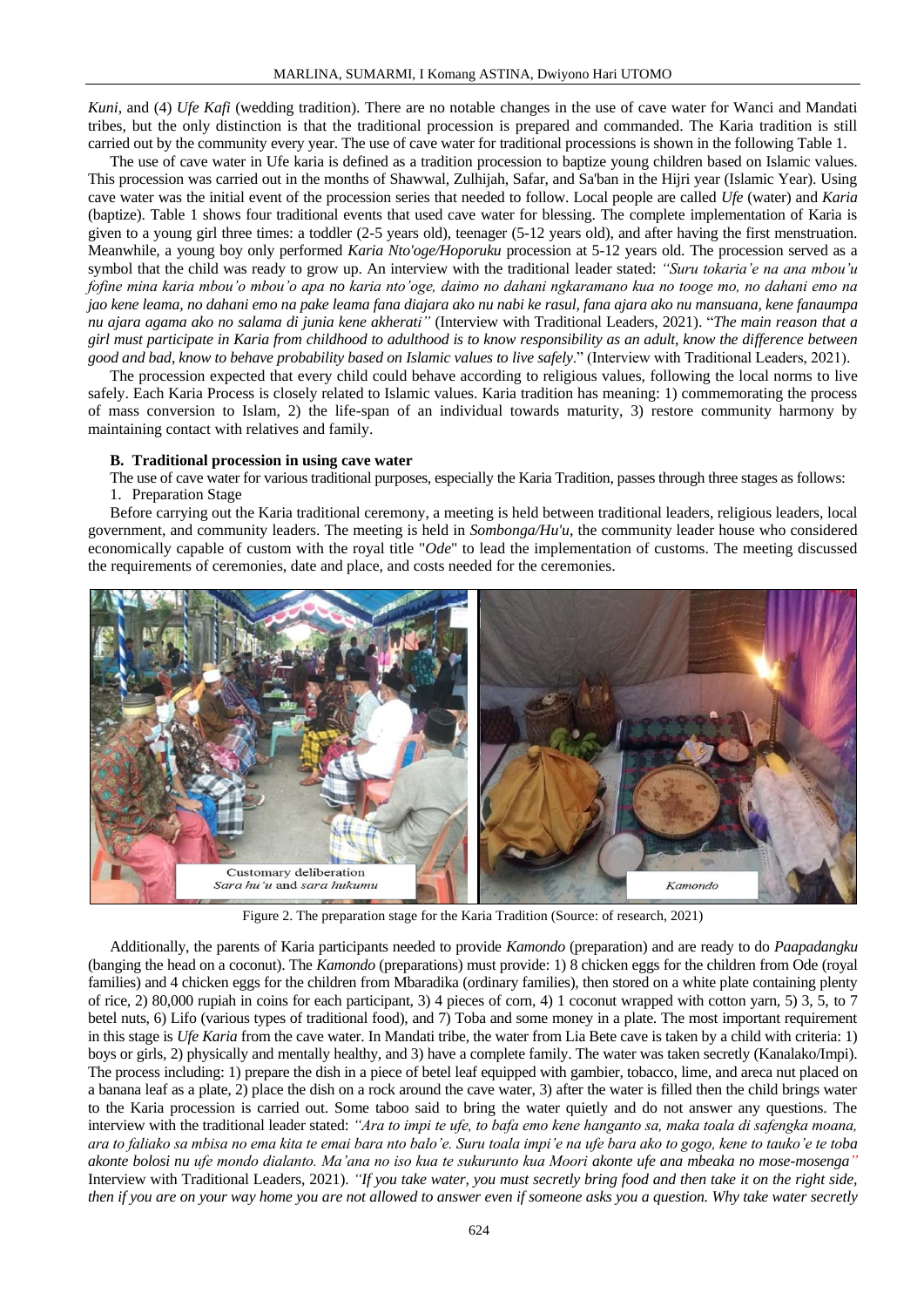*so as not to make a fuss, and bring food to replace the cave water that we take. The meaning of the procession is proof of gratitude to God because the cave water given never dries up"* (Interview with Traditional Leaders, 2021).

Although the criteria are the same as the Mandati tribe, the Wanci tribe carried out different processes. The Wanci tribe takes Lesa'a cave water by throwing coins into the cave water, filling the kettle, and finishing. This represented as the price for water taken. The community recognizes that cave water is God's creation, and thus we should not misbehave, such as yelling and shouting. The interview with the traditional leader stated: *"Te ufe karia ana to kanalakomo di ufe Lesa'a toka totompa ako lagi te doe, ako te sarati nu ufe di alanto. Suruntu tompa ako te ufe ako kua todahaani ngkaramanto te ufe ana mina di Moori, jari bara to gogo, bara to homo-homo ako daimo uka te ufe dialanto ana no jari hekombi, no jari joa ako to seha-seha"* (Interview with Traditional Leaders, 2021). "*We take water secretly in the Lesa'a cave water but first throw coins into the cave water as required for the water we take. We pay for water because we are aware that the water is God's creation, so we must not make noise, cannot yelling, so that the water will always stay healthy."* (Interview with Traditional Leaders, 2021). Utilization of Lesa'a cave water as a fulfillment of the mandatory requirements for belief in the efficacy of cave water as a healer and repellent to evil. The Lesa'a cave water is used as a healer or repellent from evil. Lesa'a refers to "soul freedom" or "soul openness." Individuals can heal from all diseases and maintain good health by drinking and bathing in cave water. The community believes that sustaining cave water is necessary and that water can also be beneficial for the community if the water is always clean.



Figure 3. The procession of taking cave water for Karia tradition (Source: of research, 2021)



Figure 4. The Bathing Procession with *Ufe Karia* by Traditional Leaders (Source: of research, 2021)

Figure 5. Procession of Advising Karia Participants by Traditional Leaders (Source: of research, 2021)

## 2. Implementation Stage (*Hoporuku*)

*Hoporuku* begins by calling the name of each child, then is bathed from right to left while rubbing the whole body and drinking water three times, then directed to say the shahada following Islamic values.

The child received advice (*Ndou-Ndou*) from parents, traditional leaders, and religious leaders about having good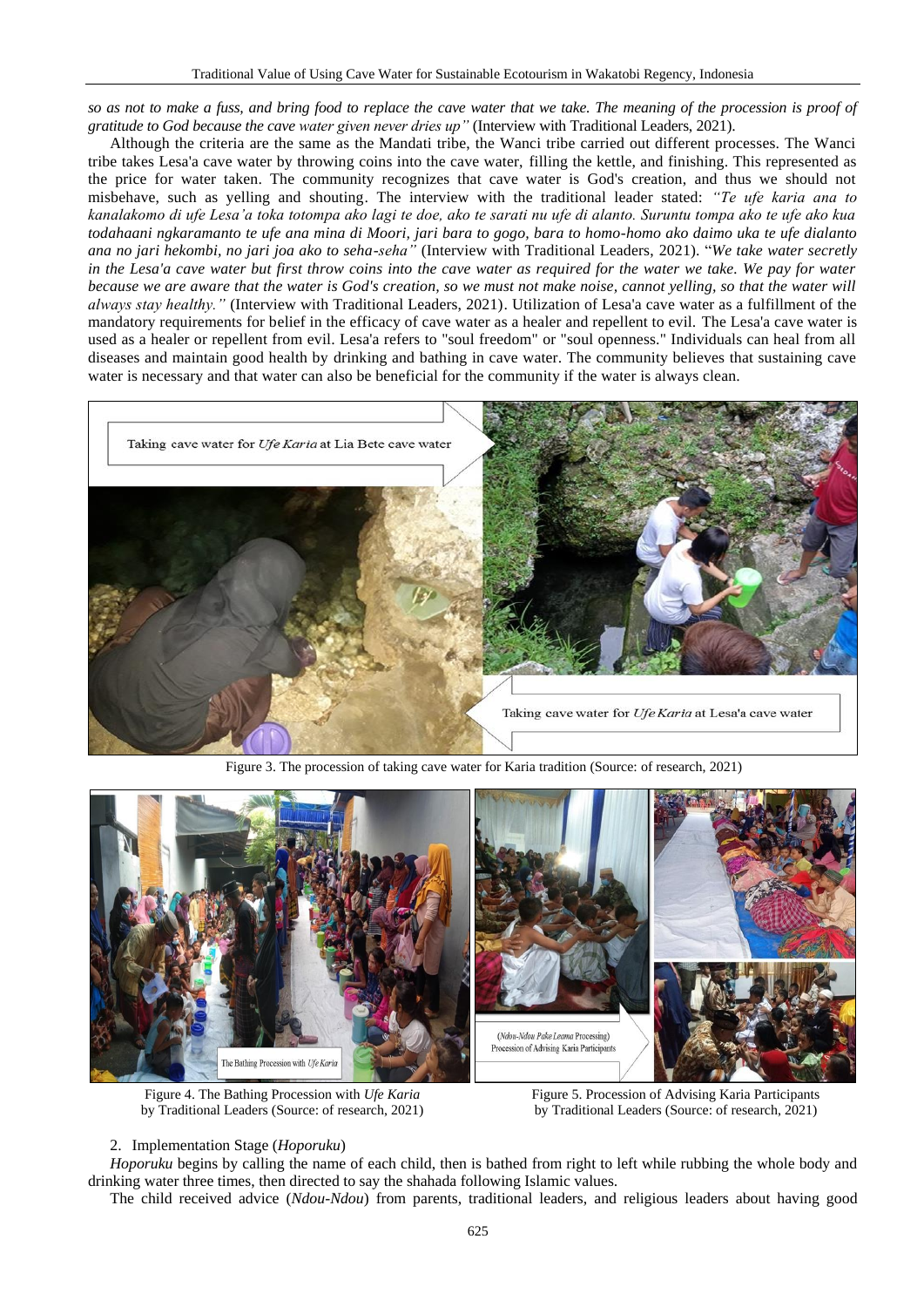behavior following Islamic values called "*Pake Leama*". It taught children the attitudes towards parents, fellow friends, teachers, the environment, and God according to the Qur'an and Al-Hadith.

3. Karia Celebration Stage

The final stage of the Karia Tradition procession is the coronation of participants by bringing the children to parade around the village led by traditional leaders (*Sara Hu'u*) and religious leaders (*Sara Hukumu*). The community rejoices over the process and is grateful because the child is ready to live in society.

#### **C. The traditional value of using cave water for sustainable ecotourism**

The long process that each child goes through is led by traditional leaders (*Sara Hu'u*) and religious leaders (*Sara Hukumu*). Each process contained the values of the good of life. The values contained in the tradition are as follows:

1. Religious values are absolute and eternal spiritual values based on human faith and trust. The tradition of *Ufe Karia* remains to exist because of the mass commemorate of Muslims. Also, the Karia tradition teaches to behave following religious values.

2. The value of collaboration is manifested in individual behavior or actions to do something for the common interest or to a particular individual. It can be seen in the Karia tradition during the preparation process by the local community, such as: set up tents, arrange chairs, cook for 3 days, and others.

3. The Karia traditional process will unite families. The family values can be seen in the *Hopoboka* activities, such as: bringing some money, rice, eggs, or others and then giving to Karia participants, also in the *Kontamanga*, such as: cleaning Karia participants houses, setting up tents, and arranging chairs, cooking for 3 days to prepare the traditional process. This event can unite different levels of families and reduce ceremony costs.

4. Traditional leaders are well knowledgeable about the customs and serve as a model for society. Therefore, all activities carried out by traditional leaders can help the community in understanding customs values. The leader must ensure that each activity or deed is viewed positively by the community, including participating in all cultural activities.

Regular community life based on religious beliefs, traditional norms, and the good life principles can serve as a guide and reference point for social life. The primary purpose of the Karia tradition is to teach religious values and kindness to children from an early age. Quality life can reflect human behavior towards nature. Good environmental quality is also a reflection of the quality of life. Geertz (1973) revealed that many belief systems in society influence how people behave, including environmental behavior. The primary factor contributing to decreasing environmental quality is human activity's exploitation of nature. According to Sasmito (2015) environmental damage is increasing due to overexploitation of nature and unsustainable industrialization. The importance of cave water for society teaches humans to respect nature and recognize that God created natural resources to meet human needs and that humans are responsible for conservation. Conservative values in the tradition of using cave water can be seen based on table 2 below:

| <b>Ufe Karia Tradition</b>                                                                                                                                                      | <b>Values and Interpretation</b>                                                                                                                                                                                                                                                                                                                                                                       |
|---------------------------------------------------------------------------------------------------------------------------------------------------------------------------------|--------------------------------------------------------------------------------------------------------------------------------------------------------------------------------------------------------------------------------------------------------------------------------------------------------------------------------------------------------------------------------------------------------|
| Prohibited activities: The following activities are<br>prohibited: littering, creating noise, cursing, collecting<br>water, and conducting immoral behaviors.                   | Ecological value, which includes a restriction on damaging cave water.                                                                                                                                                                                                                                                                                                                                 |
| Allowed activities: Water is taken for traditional and<br>customary uses, water is taken for medicinal<br>purposes, the environment is cleaned, and the water is<br>kept clean. | - The procedure for extracting water from the cave demonstrates the<br>importance of balance, which encompasses the concept of living in harmony<br>with nature.<br>- Through non-destructive operations, the value of sustainability is<br>maintained for the cleanliness of cave water.<br>- The importance of mutual cooperation, water collection, and use in the<br>Karia traditional procession. |
| Activities to do: Required to conduct actions such as<br>securing and protecting cave water resource locations                                                                  | - Ecological value, which includes the prohibition on maintaining always-<br>clean and sustainable cave water.                                                                                                                                                                                                                                                                                         |
| and creating social and cultural infrastructure for cave<br>water ecotourism in Wakatobi Regency.                                                                               | - The value of sustainability indicates that water resources can remain<br>sustainable for the growth of ecotourism in Wakatobi with careful use.                                                                                                                                                                                                                                                      |

Table 2. Traditional value of using cave water for conservation (Source: of research, 2021)

Based on the overall results, the use of cave water for the needs of the Karia tradition is a real effort for the development of ecotourism in the Wakatobi Regency. The values of the goodness of life in the community and conservative values are clear evidence that cave water does not only have natural beauty besides that it is water that supports traditional completeness. The values in the tradition contain teachings about the importance of preserving water resources. For the community, cave water contains blessings from God. The community believes the water of the cave to purify and heal and even cure disease. The strong public trust in the water content of the cave has shaped conservative behavior in its use. Used as customary water to fulfill customary requirements in the mandatory tradition is a symbol of public awareness for water conservation.

## **CONCLUSION**

Cave water for indigenous peoples is not merely raw water to meet their needs, but more than that, cave water is closely related to community traditions. Utilizing cave water for traditional water needs in the Karia tradition is a water conservation practice. Values in the use of cave water is an effort to preserve the environment and cultu re.

Very meaningful Karia tradition is a form of true ecotourism implementation Based on the results of this study, it is possible to maintain the significance and value of tradition to develop sustainable ecotourism in Wakatobi Regency. It is not difficult to sell tourism products with ecotourism features (natural potential, traditions, and community culture with educational and instructional values) to maximize ecotourism.